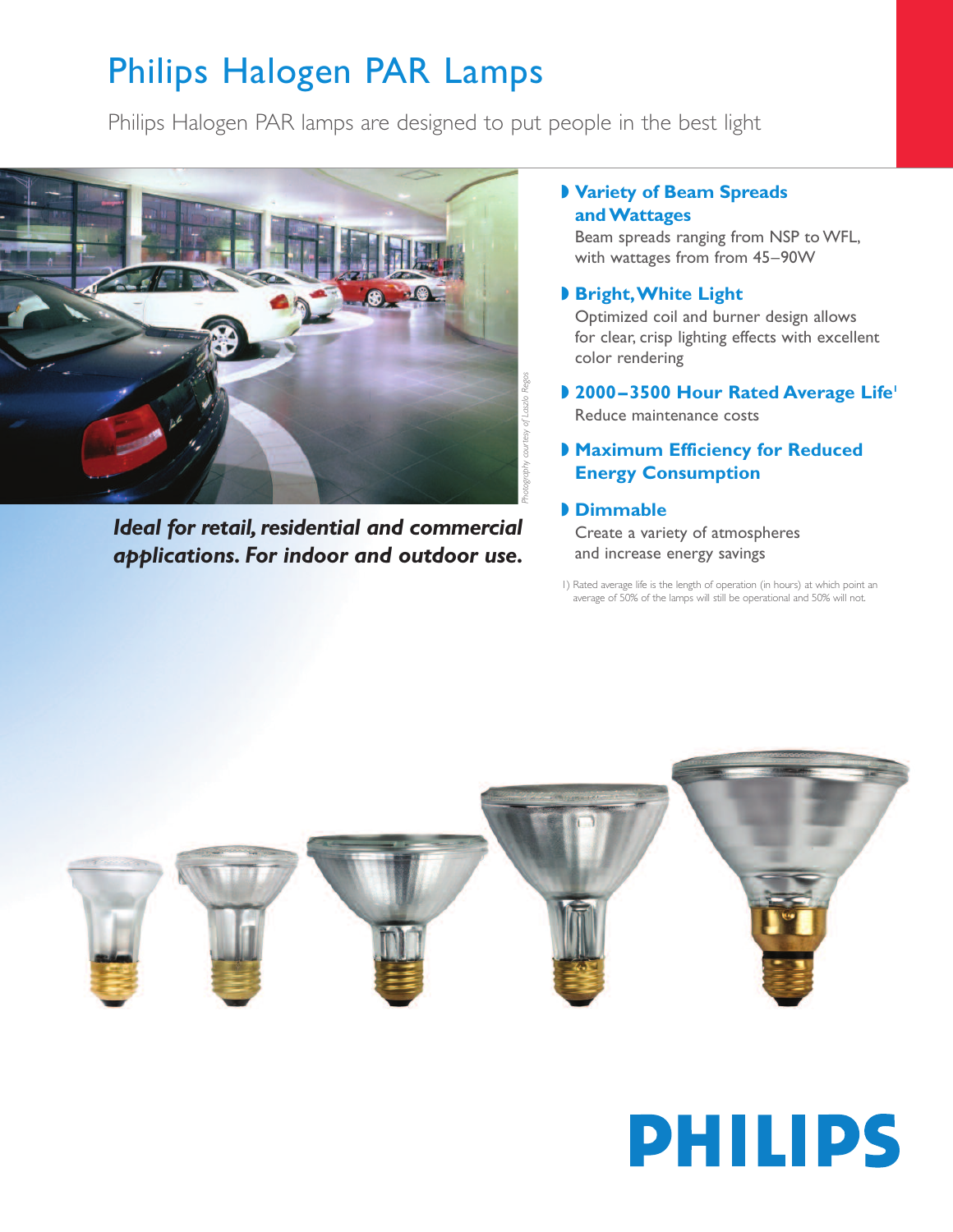## Philips Halogen PAR Lamps<sup>3,4</sup>

Electrical, Technical and Ordering Data (Subject to change without notice)

| Product     | Ordering                 |       |       | Pkg  |                            | <b>Bulb</b>    |             | Rated Avg.    | Approx.           |        | Class,    | MOL            |
|-------------|--------------------------|-------|-------|------|----------------------------|----------------|-------------|---------------|-------------------|--------|-----------|----------------|
| Number      | Code                     | Watts | Volts | Qty. | Description                | Type           | <b>Base</b> | Life $(Hrs.)$ | MBCP <sup>4</sup> | Lumens | Filament  | (ln.)          |
|             | Halogen PAR16 Lamps      |       |       |      |                            |                |             |               |                   |        |           |                |
| 26335-0     | 45PAR16/HAL/SP10         | 45    | 120   | 15   | Spot 10°                   | <b>PAR-16</b>  | Medium      | 3000          | 3850              | 420    | $C, CC-8$ | $3\frac{1}{5}$ |
| 26345-9     | 45PAR16/HAL/FL27         | 45    | 120   | 15   | Flood 27°                  | <b>PAR-16</b>  | Medium      | 3000          | 1250              | 420    | $C, CC-8$ | $3\%$          |
| 33004-3     | 60PAR16/HAL/SP10         | 60    | 120   | 15   | Spot $10^{\circ}$          | <b>PAR-16</b>  | Medium      | 3000          | 5000              | 580    | $C, CC-8$ | $3\%$          |
| 33006-8     | 60PAR16/HAL/FL27         | 60    | 120   | 15   | Flood 27°                  | <b>PAR-16</b>  | Medium      | 3000          | 1800              | 580    | $C, CC-8$ | $3\%$          |
| 26338-4     | 45PAR16/HAL/SP10         | 45    | 130   | 15   | Spot $10^{\circ}$          | <b>PAR-16</b>  | Medium      | 2500          | 3950              | 450    | $C, CC-8$ | 3 <sub>k</sub> |
|             |                          |       |       |      | Ratings $@$ 120V = 40W     |                |             | 5000          | 3160              | 340    |           |                |
|             |                          |       |       |      |                            |                |             |               |                   |        |           | $3\%$          |
| 26348-3     | 45PAR16/HAL/FL27         | 45    | 130   | 15   | Flood 27°                  | <b>PAR-16</b>  | Medium      | 2500          | 1300              | 450    | $C, CC-8$ |                |
|             |                          |       |       |      | Ratings $@$ 120V = 40W     |                |             | 5000          | 1040              | 340    |           |                |
| 33005-0     | 60PAR16/HAL/SP10         | 60    | 130   | 15   | Spot 10°                   | <b>PAR-16</b>  | Medium      | 3000          | 5100              | 580    | C. CC-8   | $3\%$          |
|             |                          |       |       |      | Ratings $@$ 120V = 53W     |                |             | 6000          | 4080              | 450    |           |                |
| 33007-6     | 60PAR16/HAL/FL27         | 60    | 130   | 15   | Flood 27°                  | <b>PAR-16</b>  | Medium      | 3000          | 1900              | 580    | $C, CC-8$ | $3\%$          |
|             |                          |       |       |      | Ratings $@$ 120V = 53W     |                |             | 6000          | 1520              | 450    |           |                |
|             | Halogen PAR20 Lamps      |       |       |      |                            |                |             |               |                   |        |           |                |
|             |                          |       | 120   |      |                            |                |             |               | 4000              |        |           | 3%             |
| 22906-2     | 50PAR20/HAL/SP10         | 50    |       | 15   | Spot $10^{\circ}$          | <b>PAR-20</b>  | Medium      | 3000          |                   | 520    | $C, CC-8$ |                |
| $22911 - 2$ | 50PSR20/HAL/FL25         | 50    | 120   | 15   | Flood 25°                  | <b>PAR-20</b>  | Medium      | 3000          | 900               | 520    | $C, CC-8$ | 3%             |
| $13846 - 1$ | 50PAR20/HAL/SP10         | 50    | 130   | 15   | Spot 10°                   | <b>PAR-20</b>  | Medium      | 2000          | 4150              | 550    | $C, CC-8$ | 3%             |
|             |                          |       |       |      | Ratings $@$ 120V = 44W     |                |             | 4000          | 3320              | 420    |           |                |
| $22921 - 1$ | 50PAR20/HAL/FL25         | 50    | 130   | 15   | Flood 25°                  | <b>PAR-20</b>  | Medium      | 2000          | 1100              | 550    | $C, CC-8$ | 3%             |
|             |                          |       |       |      | Ratings $@$ 120V = 44W     |                |             | 4000          | 880               | 420    |           |                |
|             | Halogen PAR30 Long Neck  |       |       |      |                            |                |             |               |                   |        |           |                |
|             |                          |       |       |      |                            |                |             |               |                   |        |           |                |
| 22922-9     | 50PAR30L/HAL/SP10        | 50    | 120   | 15   | Spot 10°                   | PAR-30L        | Medium      | 3500          | 7500              | 590    | $C, CC-8$ | $4\frac{1}{2}$ |
| 22923-7     | 50PAR30L/HAL/WSP16       | 50    | 120   | 15   | Wide Spot 16°              | PAR-30L        | Medium      | 3500          | 3800              | 590    | $C, CC-8$ | $4\frac{1}{2}$ |
| 22925-2     | 50PAR30L/HAL/F25         | 50    | 120   | 15   | Flood 25°                  | PAR-30L        | Medium      | 3500          | 2350              | 590    | $C, CC-8$ | $4\frac{1}{2}$ |
| 22927-8     | 50PAR30L/HAL/WFL40       | 50    | 120   | 15   | Wide Flood 40°             | PAR-30L        | Medium      | 3000          | 950               | 590    | $C, CC-8$ | 4%             |
| 22930-2     | 75PAR30L/HAL/SP10        | 75    | 120   | 15   | Spot 10°                   | PAR-30L        | Medium      | 3000          | 12,300            | 1000   | $C, CC-8$ | $4\frac{1}{2}$ |
| 22934-4     | 75PAR30L/HAL/WSP16       | 75    | 120   | 15   | Wide Spot 16°              | PAR-30L        | Medium      | 3000          | 6900              | 1000   | $C, CC-8$ | 4%             |
| 22941-9     | 75PAR30L/HAL/FL25        | 75    | 120   | 15   | Flood 25°                  | PAR-30L        | Medium      | 3000          | 4100              | 1000   | $C, CC-8$ | $4\frac{1}{2}$ |
| 22944-3     | 75PAR30L/HAL/WFL40       | 75    | 120   | 15   | Wide Flood 40°             | PAR-30L        | Medium      | 3000          | 1650              | 1000   | $C, CC-8$ | 4½             |
| 13847-9     | 50PAR30L/HAL/SP10        | 50    | 130   | 15   | Spot 10°                   | <b>PAR-30L</b> | Medium      | 2000          | 8500              | 630    | $C, CC-8$ | $4\frac{1}{2}$ |
|             |                          |       |       |      |                            |                |             |               |                   |        |           |                |
|             |                          |       |       |      | Ratings $@$ 120V = 44W     |                |             | 4000          | 6800              | 470    |           |                |
| 22926-0     | 50PAR30L/HAL/FL25        | 50    | 130   | 15   | Flood 25°                  | PAR-30L        | Medium      | 2000          | 2450              | 630    | $C, CC-8$ | $4\%$          |
|             |                          |       |       |      | Ratings $@$ 120V = 44W     |                |             | 4000          | 1960              | 470    |           |                |
| 22928-6     | 50PAR30L/HAL/WFL40       | 50    | 130   | 15   | W. Flood 40°               | PAR-30L        | Medium      | 2000          | 1050              | 630    | $C, CC-8$ | $4\frac{1}{2}$ |
|             |                          |       |       |      | Ratings $@$ 120V = 44W     |                |             | 4000          | 840               | 470    |           |                |
| 13848-7     | 75PAR30L/HAL/SP10        | 75    | 130   | 15   | Spot 10°                   | PAR-30L        | Medium      | 2500          | 13,000            | 1050   | $C, CC-8$ | $4\frac{1}{2}$ |
|             |                          |       |       |      | Ratings @ 120V = 66W       |                |             | 5000          | 10,400            | 780    |           |                |
| 22943-5     | 75PAR30L/HAL/FL25        | 75    | 130   | 15   | Flood 25°                  | <b>PAR-30L</b> | Medium      | 2500          | 4200              | 1050   | $C, CC-8$ | $4\frac{1}{2}$ |
|             |                          |       |       |      | Ratings $@$ 120V = 66W     |                |             | 5000          | 3360              | 780    |           |                |
| 22945-0     | 75PAR30L/HAL/WFL40       | 75    | 130   | 15   | W.Flood 40°                | PAR-30L        | Medium      | 2500          | 1750              | 1050   | $C, CC-8$ | $4\%$          |
|             |                          |       |       |      | Ratings $@$ 120 $v = 66$ W |                |             | 5000          | 1400              | 780    |           |                |
|             |                          |       |       |      |                            |                |             |               |                   |        |           |                |
|             | Halogen PAR30 Short Neck |       |       |      |                            |                |             |               |                   |        |           |                |
| 26349-1     | 50PAR30S/HAL/SP10        | 50    | 120   | 15   | Spot 10°                   | <b>PAR-30S</b> | Medium      | 3500          | 6600              | 610    | $C, CC-8$ | 3%             |
| 26358-2     | 50PAR30S/HAL/FL25        | 50    | 120   | 15   | Flood 25°                  | <b>PAR-30S</b> | Medium      | 3500          | 2250              | 610    | $C, CC-8$ | 3%             |
| 26364-0     | 50PAR30S/HAL/WFL40       | 50    | 120   | 15   | Wide Flood 40°             | <b>PAR-30S</b> | Medium      | 3500          | 1000              | 610    | $C, CC-8$ | 3%             |
| 35751-7     | 60PAR30S/HAL/SP10        | 60    | 120   | 15   | Spot 10°                   | <b>PAR-30S</b> | Medium      | 3000          | 9650              | 800    | $C, CC-8$ | 3%             |
| 35753-3     | 60PAR30S/HAL/FL25        | 60    | 120   | 15   | Flood 25°                  | <b>PAR-30S</b> | Medium      | 3000          | 2900              | 800    | $C, CC-8$ | 3%             |
|             |                          | 60    | 120   | 15   | Wide Flood 40°             |                |             |               |                   |        |           | 3%             |
| 35758-2     | 60PAR30S/HAL/WFL40       |       |       |      | Spot 10°                   | <b>PAR-30S</b> | Medium      | 3000          | 1300              | 800    | $C, CC-8$ |                |
| 28479-4     | 75PAR30S/HAL/SP10        | 75    | 120   | 15   |                            | <b>PAR-30S</b> | Medium      | 3500          | 12,900            | 1050   | $C, CC-8$ | 3%             |
| 28488-5     | 75PAR30S/HAL/FL25        | 75    | 120   | 15   | Flood 25°                  | <b>PAR-30S</b> | Medium      | 3500          | 4100              | 1050   | $C, CC-8$ | 3%             |
| 28491-9     | 75PAR30S/HAL/WFL40       | 75    | 120   | 15   | Wide Flood 40°             | <b>PAR-30S</b> | Medium      | 3500          | 1650              | 1050   | $C, CC-8$ | 3%             |
| 26357-4     | 50PAR30S/HAL/SP10        | 50    | 130   | 15   | Spot 10°                   | <b>PAR-30S</b> | Medium      | 2000          | 7100              | 630    | $C, CC-8$ | 3%             |
|             |                          |       |       |      | Ratings $@$ 120V = 44W     |                |             | 4000          | 5680              | 480    |           |                |
| 26362-4     | 50PAR30S/HAL/FL25        | 50    | 130   | 15   | Flood 25°                  | <b>PAR-30S</b> | Medium      | 2000          | 2300              | 630    | $C, CC-8$ | 3%             |
|             |                          |       |       |      | Ratings $@$ 120V = 44W     |                |             | 4000          | 1840              | 480    |           |                |
| 26384-8     | 50PAR30S/HAL/WFL40       | 50    | 130   | 15   | W. Flood 40°               | <b>PAR-30S</b> | Medium      | 2000          | 1020              | 630    | $C, CC-8$ | $3\%$          |
|             |                          |       |       |      | Ratings $@$ 102V = 44W     |                |             | 4000          | 840               | 480    |           |                |
| 35752-5     | 60PAR30S/HAL/SP10        | 60    | 130   | 15   | Spot $10^{\circ}$          | <b>PAR-30S</b> | Medium      | 3000          | 9650              | 800    | $C, CC-8$ | 3%             |
|             |                          |       |       |      |                            |                |             |               |                   |        |           |                |
|             |                          |       |       |      | Ratings $@$ 120V = 53W     |                |             | 6000          | 7720              | 610    |           |                |
| 35788-9     | 60PAR30S/HAL/FL25        | 60    | 130   | 15   | Flood 25°                  | <b>PAR-30S</b> | Medium      | 3000          | 2900              | 800    | $C, CC-8$ | 3%             |
|             |                          |       |       |      | Ratings $@$ 120V = 53W     |                |             | 6000          | 2320              | 610    |           |                |
| 35762-4     | 60PAL30S/HAL/WFL40       | 60    | 130   | 15   | W. Flood 40°               | <b>PAR-30S</b> | Medium      | 3000          | 1300              | 800    | $C, CC-8$ | 3%             |
|             |                          |       |       |      | Ratings $@$ 120V = 53W     |                |             | 6000          | 1040              | 610    |           |                |
| 13849-5     | 75PAR30S/HAL/SP10        | 75    | 130   | 15   | Spot $10^{\circ}$          | <b>PAR-30S</b> | Medium      | 2500          | 12,900            | 1050   | $C, CC-8$ | 3%             |
|             |                          |       |       |      | Ratings $@$ 102V = 66W     |                |             | 5000          | 10,320            | 800    |           |                |
| 13467-6     | 75PAR30S/HAL/FL25        | 75    | 130   | 15   | Flood 25°                  | <b>PAR-30S</b> | Medium      | 2500          | 4100              | 1050   | $C, CC-8$ | $3\%$          |
|             |                          |       |       |      | Ratings $@$ 102V = 66W     |                |             |               |                   |        |           |                |
|             |                          |       |       |      |                            |                |             | 5000          | 3280              | 800    |           |                |
| 28492-7     | 75PAR30S/HAL/WFL40 75    |       | 130   | 15   | W. Flood 40°               | <b>PAR-30S</b> | Medium      | 2500          | 1650              | 1050   | $C, CC-8$ | $3\%$          |
|             |                          |       |       |      | Ratings $@$ 102V = 66W     |                |             | 5000          | 1320              | 800    |           |                |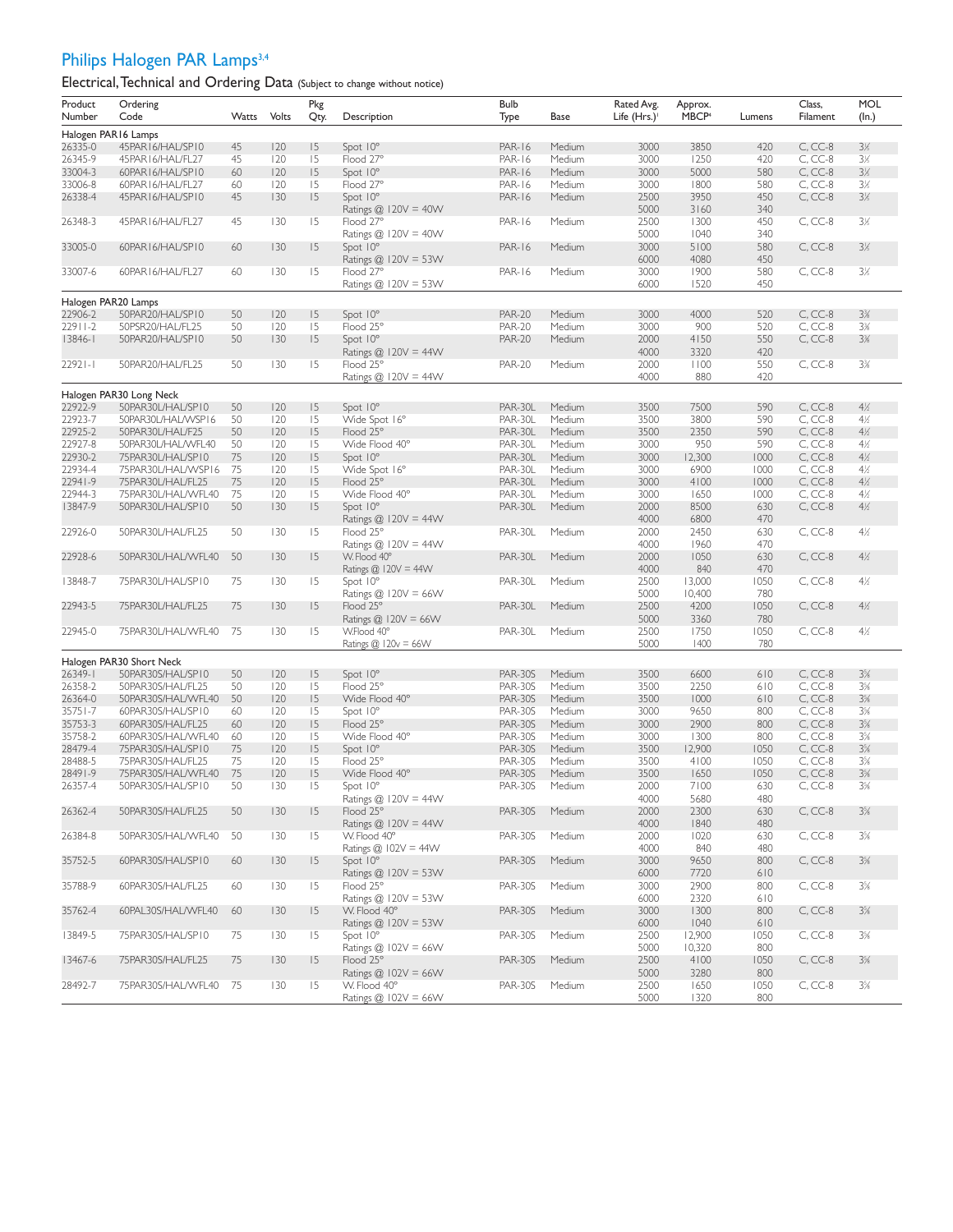| Product          | Ordering          |             |     | Pkg            |                        | <b>Bulb</b>   |                | Rated Avg.    | Approx.           |        | Class,    | MOL   |
|------------------|-------------------|-------------|-----|----------------|------------------------|---------------|----------------|---------------|-------------------|--------|-----------|-------|
| Number           | Code              | Watts Volts |     | Qty.           | Description            | Type          | <b>Base</b>    | Life $(Hrs.)$ | MBCP <sup>2</sup> | Lumens | Filament  | (ln.) |
| Halogen PAR383.4 |                   |             |     |                |                        |               |                |               |                   |        |           |       |
| 22946-8          | 45PAR38/HAL/SP10  | 45          | 120 | 2              | Spot 10°               | <b>PAR-38</b> | Medium Skirted | 3000          | 6200              | 530    | $C. CC-8$ | $5\%$ |
| 22948-4          | 45PAR38/HAL/FL25  | 45          | 120 | 2              | Flood 25°              | <b>PAR-38</b> | Medium Skirted | 3000          | 2000              | 530    | $C, CC-8$ | $5\%$ |
| 14482-4          | 60PAR38/HAL/SP10  | 60          | 120 | 2              | Spot 10°               | <b>PAR-38</b> | Medium Skirted | 3000          | 10,500            | 800    | $C, CC-8$ | 5%    |
| 14483-2          | 60PAR38/HAL/FL25  | 60          | 120 | $ 2\rangle$    | Flood 25°              | <b>PAR-38</b> | Medium Skirted | 3000          | 3200              | 800    | $C. CC-8$ | $5\%$ |
| 14484-0          | 60PAR38/HAL/WFL40 | 60          | 120 | 12             | W. Flood 40°           | <b>PAR-38</b> | Medium Skirted | 3000          | 1300              | 800    | $C. CC-8$ | $5\%$ |
| 14485-7          | 75PAR38/HAL/SP10  | 75          | 120 | $ 2\rangle$    | Spot 10°               | <b>PAR-38</b> | Medium Skirted | 3000          | 13,000            | 1050   | C.CC-8    | 5%    |
| 14486-5          | 75PAR38/HAL/FL25  | 75          | 120 | 12             | Flood 25°              | <b>PAR-38</b> | Medium Skirted | 3000          | 3800              | 1050   | C. CC-8   | $5\%$ |
| 23069-8          | 90PAR38/HAL/SP10  | 90          | 120 | $ 2\rangle$    | Spot 10°               | <b>PAR-38</b> | Medium Skirted | 3000          | 16,400            | 1350   | C. CC-8   | $5\%$ |
| 23070-6          | 90PAR38/HAL/FL25  | 90          | 120 | 2              | Flood 25°              | <b>PAR-38</b> | Medium Skirted | 3000          | 5350              | 1350   | $C, CC-8$ | $5\%$ |
| 14487-3          | 90PAR38/HAL/WFL40 | 90          | 120 | $ 2\rangle$    | W. Flood 40°           | <b>PAR-38</b> | Medium Skirted | 3000          | 2200              | 1350   | C. CC-8   | $5\%$ |
| 22947-6          | 45PAR38/HAL/SP10  | 45          | 130 | 2              | Spot 10°               | <b>PAR-38</b> | Medium Skirted | 2500          | 6200              | 530    | $C, CC-8$ | $5\%$ |
|                  |                   |             |     |                | Ratings $@$ 120V = 40W |               |                | 5000          | 4960              | 410    |           |       |
| 22949-2          | 45PAR38/HAL/FL25  | 45          | 130 | 12             | Flood 25°              | <b>PAR-38</b> | Medium Skirted | 2500          | 2000              | 530    | $C, CC-8$ | $5\%$ |
|                  |                   |             |     |                | Ratings $@$ 120V = 40W |               |                | 5000          | 1600              | 410    |           |       |
| 4488-1           | 60PAR38/HAL/SP10  | 60          | 130 | 12             | Spot 10°               | <b>PAR-38</b> | Medium Skirted | 3000          | 10,500            | 800    | $C, CC-8$ | $5\%$ |
|                  |                   |             |     |                | Ratings $@$ 120V = 53W |               |                | 6000          | 8400              | 610    |           |       |
| 14490-7          | 60PAR38/HAL/FL25  | 60          | 130 | 12             | Flood 25°              | <b>PAR-38</b> | Medium Skirted | 3000          | 3200              | 800    | $C, CC-8$ | $5\%$ |
|                  |                   |             |     |                | Ratings $@$ 120V = 53W |               |                | 6000          | 2560              | 610    |           |       |
| $ 449 -5$        | 60PAR38/HAL/WFL40 | 60          | 130 | 2              | W. Flood 40°           | <b>PAR-38</b> | Medium Skirted | 3000          | 1300              | 800    | $C, CC-8$ | $5\%$ |
|                  |                   |             |     |                | Ratings @ 120V = 53W   |               |                | 6000          | 1040              | 610    |           |       |
| 14492-3          | 75PAR38/HAL/NSP8  | 75          | 130 | 12             | N. Spot 8°             | <b>PAR-38</b> | Medium Skirted | 2500          | 16,750            | 1100   | $C, CC-8$ | 5%    |
|                  |                   |             |     |                | Ratings $@$ 120V = 66W |               |                | 5000          | 13,400            | 840    |           |       |
| $ 4493- $        | 75PAR38/HAL/SP10  | 75          | 130 | 2              | Spot 10°               | <b>PAR-38</b> | Medium Skirted | 2500          | 14,000            | 1100   | $C, CC-8$ | $5\%$ |
|                  |                   |             |     |                | Ratings $@$ 120V = 66W |               |                | 5000          | 11,200            | 840    |           |       |
| 14494-9          | 75PAR38/HAL/FL25  | 75          | 130 | $\overline{2}$ | Flood 25°              | <b>PAR-38</b> | Medium Skirted | 2500          | 4350              | 1100   | $C, CC-8$ | $5\%$ |
|                  |                   |             |     |                | Ratings $@$ 120V = 66W |               |                | 5000          | 3480              | 1020   |           |       |
| 23650-5          | 90PAR38/HAL/SP10  | 90          | 130 | 12             | Spot 10°               | <b>PAR-38</b> | Medium Skirted | 2500          | 16,400            | 1350   | $C, CC-8$ | $5\%$ |
|                  |                   |             |     |                | Ratings $@$ 120V = 79W |               |                | 5000          | 13,120            | 1020   |           |       |
| $23651 - 3$      | 90PAR38/HAL/FL25  | 90          | 130 | 12             | Flood 25°              | <b>PAR-38</b> | Medium Skirted | 2500          | 4500              | 1350   | $C, CC-8$ | 5%    |
|                  |                   |             |     |                | Ratings @ 120V = 79W   |               |                | 5000          | 3800              | 1020   |           |       |
| 14495-5          | 90PAR38/HAL/WFL40 | 90          | 130 | 2              | W. Flood 40°           | <b>PAR-38</b> | Medium Skirted | 2500          | 2200              | 1350   | $C, CC-8$ | $5\%$ |
|                  |                   |             |     |                | Ratings $@$ 120V = 79W |               |                | 5000          | 1760              | 1020   |           |       |

#### Shipping Data (Subject to change without notice)

|               |                         | Outer           |      | Case   | Case      |        | <b>SKUs</b> |              | <b>SKU</b>                    | Case                            | Pallet                            |
|---------------|-------------------------|-----------------|------|--------|-----------|--------|-------------|--------------|-------------------------------|---------------------------------|-----------------------------------|
| Product       | <b>SKU UPC</b>          | <b>Bar Code</b> | Case | Weight | Cube      | Pallet | Per         | Layers       | <b>Dimensions</b>             | <b>Dimensions</b>               | <b>Dimensions</b>                 |
| Number        | (0.46677)               | (50046677)      | Qty. | (lbs.) | (cu. ft.) | Qty.   | Layer       | High         | $(W \times D \times H)$ (ln.) | $(W \times D \times H)$ (ln.)   | (W X D X H) (ln.)                 |
| Halogen PAR16 |                         |                 |      |        |           |        |             |              |                               |                                 |                                   |
| 26335-0       | 26335 5                 | 263350          | 15   | 4.0    | 0.160     | 2160   | 360         | 6            | $2.1 \times 2.1 \times 3.3$   | $7 \times 11 \times 4$          | $39.36 \times 42.76 \times 23.28$ |
| 26345-9       | 263454                  | 26345 9         | 15   | 4.0    | 0.153     | 7160   | 360         | 6            | $2.1 \times 2.1 \times 3.3$   | $7 \times 11 \times 4$          | $39.36 \times 42.76 \times 23.28$ |
| 33004-3       | 330040                  | 33004 5         | 15   | 4.0    | 0.178     | 7160   | 360         | 6            | $2.1 \times 2.1 \times 3.3$   | $7 \times 11 \times 4$          | $39.36 \times 42.76 \times 23.28$ |
| 33006-8       | 330064                  | 330069          | 15   | 4.0    | 0.178     | 2160   | 360         | 6            | $2.1 \times 2.1 \times 3.3$   | $7 \times 11 \times 4$          | $39.36 \times 42.76 \times 23.28$ |
| 26338-4       | 26338 6                 | 26338           | 15   | 4.0    | 0.153     | 2160   | 360         | 6            | $2.1 \times 2.1 \times 3.3$   | $7 \times 11 \times 4$          | $39.36 \times 42.76 \times 23.28$ |
| 26348-3       | 26348 5                 | 263480          | 15   | 4.0    | 0.153     | 7160   | 360         | 6            | $2.1 \times 2.1 \times 3.3$   | $7 \times 11 \times 4$          | $39.36 \times 42.76 \times 23.28$ |
| 33005-0       | 330057                  | 33005 2         | 15   | 4.0    | 0.178     | 2160   | 360         | 6            | $2.1 \times 2.1 \times 3.3$   | $7 \times 11 \times 4$          | $39.36 \times 42.76 \times 23.28$ |
| 33007-6       | 33007                   | 330076          | 15   | 4.0    | 0.178     | 2160   | 360         | 6            | $2.1 \times 2.1 \times 3.3$   | $7 \times 11 \times 4$          | $39.36 \times 42.76 \times 23.28$ |
| Halogen PAR20 |                         |                 |      |        |           |        |             |              |                               |                                 |                                   |
| 22906-2       | 22906                   | 22906 6         | 15   | 4.0    | 0.241     | 2970   | 270         | $\mathbf{1}$ | $2.44 \times 2.44 \times 3.5$ | $7.81 \times 12.81 \times 4.25$ | $38.44 \times 46.86 \times 46.75$ |
| $22911 - 2$   | 229115                  | 229110          | 15   | 4.0    | 0.241     | 2970   | 270         | $\perp$      | $2.44 \times 2.44 \times 3.5$ | $7.81 \times 12.81 \times 4.25$ | $38.44 \times 46.86 \times 46.75$ |
| $13846 - 1$   | 138462                  | 138467          | 15   | 4.0    | 0.250     | 2970   | 270         | $\mathbf{1}$ | $2.44 \times 2.44 \times 3.5$ | $7.81 \times 12.81 \times 4.25$ | $38.44 \times 46.86 \times 46.75$ |
| $2292 -$      | 229214                  | 229219          | 15   | 4.0    | 0.241     | 2970   | 270         | П            | $2.44 \times 2.44 \times 3.5$ | $7.81 \times 12.81 \times 4.25$ | $38.44 \times 46.86 \times 46.75$ |
|               | Halogen PAR30 Long Neck |                 |      |        |           |        |             |              |                               |                                 |                                   |
| 22922-9       | 22922                   | 229226          | 15   | 8.0    | 0.688     | 1215   | 135         | 9            | $3.5 \times 3.5 \times 4.75$  | $10.94 \times 18.06 \times 5.5$ | $39.94 \times 47.06 \times 49.50$ |
| 22923-7       | 229238                  | 229233          | 15   | 8.0    | 0.688     | 1215   | 135         | 9            | $3.5 \times 3.5 \times 4.75$  | $10.94 \times 18.06 \times 5.5$ | $39.94 \times 47.06 \times 49.50$ |
| 22925-2       | 22925 2                 | 229257          | 15   | 8.0    | 0.688     | 1215   | 135         | 9            | $3.5 \times 3.5 \times 4.75$  | $10.94 \times 18.06 \times 5.5$ | $39.94 \times 47.06 \times 49.50$ |
| 22927-8       | 229276                  | 22927           | 15   | 8.0    | 0.688     | 1215   | 135         | 9            | $3.5 \times 3.5 \times 4.75$  | $10.94 \times 18.06 \times 5.5$ | $39.94 \times 47.06 \times 49.50$ |
| 22930-2       | 22930 6                 | 22930           | 15   | 8.0    | 0.688     | 1215   | 135         | 9            | $3.5 \times 3.5 \times 4.75$  | $10.94 \times 18.06 \times 5.5$ | $39.94 \times 47.06 \times 49.50$ |
| 22934-4       | 229344                  | 229349          | 15   | 8.0    | 0.688     | 1215   | 135         | 9            | $3.5 \times 3.5 \times 4.75$  | $10.94 \times 18.06 \times 5.5$ | $39.94 \times 47.06 \times 49.50$ |
| 22941-9       | 229412                  | 229417          | 15   | 8.0    | 0.688     | 1215   | 135         | 9            | $3.5 \times 3.5 \times 4.75$  | $10.94 \times 18.06 \times 5.5$ | $39.94 \times 47.06 \times 49.50$ |
| 22944-3       | 229443                  | 229448          | 15   | 8.0    | 0.688     | 1215   | 135         | 9            | $3.5 \times 3.5 \times 4.75$  | $10.94 \times 18.06 \times 5.5$ | $39.94 \times 47.06 \times 49.50$ |
| 13847-9       | 138479                  | 138474          | 15   | 8.0    | 0.630     | 1215   | 135         | 9            | $3.5 \times 3.5 \times 4.75$  | $10.94 \times 18.06 \times 5.5$ | $39.94 \times 47.06 \times 49.50$ |
| 22926-0       | 229269                  | 229264          | 15   | 8.0    | 0.688     | 1215   | 135         | 9            | $3.5 \times 3.5 \times 4.75$  | $10.94 \times 18.06 \times 5.5$ | $39.94 \times 47.06 \times 49.50$ |
| 22928-6       | 229283                  | 229288          | 15   | 8.0    | 0.688     | 1215   | 135         | 9            | $3.5 \times 3.5 \times 4.75$  | $10.94 \times 18.06 \times 5.5$ | $39.94 \times 47.06 \times 49.50$ |
| 13848-7       | 13848 6                 | 13848 1         | 15   | 8.0    | 0.630     | 1215   | 135         | 9            | $3.5 \times 3.5 \times 4.75$  | $10.94 \times 18.06 \times 5.5$ | 39.94 x 47.06 x 49.50             |
| 22943-5       | 229436                  | 22943           | 15   | 8.0    | 0.688     | 1215   | 135         | 9            | $3.5 \times 3.5 \times 4.75$  | $10.94 \times 18.06 \times 5.5$ | $39.94 \times 47.06 \times 49.50$ |
| 22945-0       | 229450                  | 22945 5         | 15   | 8.0    | 0.688     | 1215   | 135         | 9            | $3.5 \times 3.5 \times 4.75$  | $10.94 \times 18.06 \times 5.5$ | $39.94 \times 47.06 \times 49.50$ |

1) Rated average life is the length of operation (in hours) at which point an average of 50% of the lamps will still be operational and 50% will not.

2) Maximum Beam Candlepower

3) To avoid deterioration of lampholder by heat, use only heat resistant lampholders or fixtures listed by a nationally recognized electrical testing organization for use with reflector or PAR lamps.

4) PAR HALOGEN CAUTION NOTICE: Before using bulb, see operating instructions on inside flap. Adherence to the operating instructions will reduce the risk of personal injury or fire. The filament capsule contained inside this glass bulb is pressurized, operates at high temperature and could unexpectedly shatter. Should the outer bulb break, particles of extremely hot glass could be discharged into the fixture and/or the surrounding environment, thereby creating a risk of personal injury or fire. Operating Instructions: Before replacing, turn off power and let lamp cool to avoid electrical shock or burn.

— For indoor or outdoor use.A weather-protected fixture is recommended for wet locations.

— Suitable for use in open fixtures.

— Do not exceed the maximum wattage rating of the fixture.

— Do not use if outer glass is scratched or broken since it may break during operation or removal.

— If outer glass breaks the lamp may continue to light, however, immediately discontinue use.

— Due to the heat that radiates from the bulb, do not use in close proximity to combustible materials or objects susceptible to drying or fading.

— Manage in accord with disposal laws.